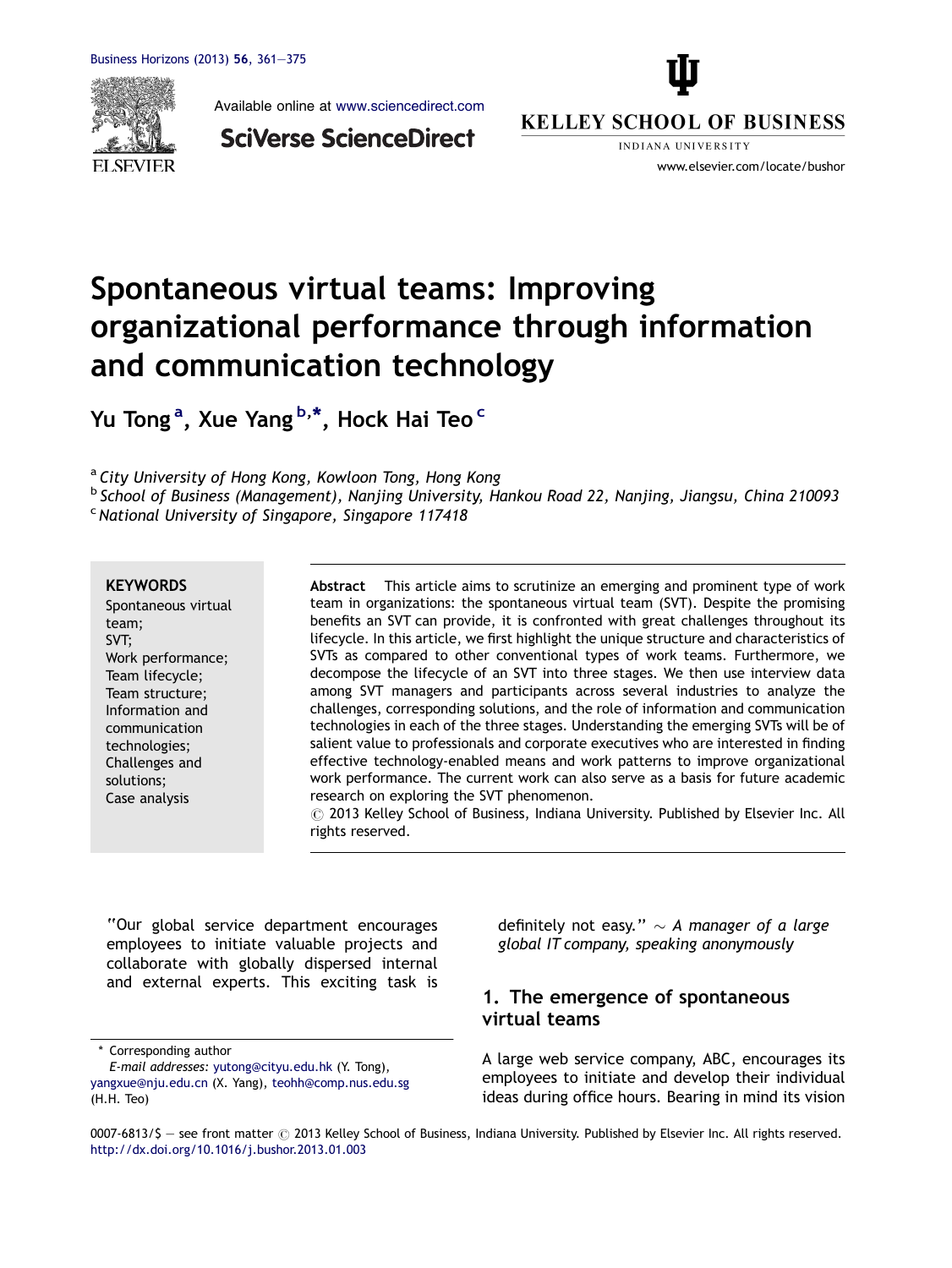of promoting grassroots innovation, the company has implemented a corporate social network system that facilitates employee interactions and is embedded with detailed employee profiles and expertise. A software engineer, Ben, initiated the idea of creating a software extension to the company's main service. To achieve his mission, Ben searched the company's social network system. From this extensive pool of geographically dispersed colleagues, Ben identified two individuals who matched the essential expertise he required for this particular project. Ben approached them and fortunately received very positive responses. Thus motivated, Ben formed a team and began a virtual work relationship. The three members communicated with each other mainly through video conferencing and online text messaging tools. They shared project codes and versions through the online server. Two weeks later, the extension was successfully developed and released for public use.

Another large IT consulting company, XYZ, has a different management philosophy than ABC. XYZ's management exerts tight control over the company's projects. Although an online community is available at the corporate level, employee participation is minimal. Jack, an active employee, wanted to improve a particular service process within the company but had no idea who he could work with. A week after he had posted his plan and requirements on the company's online community, two colleagues from different departments expressed interest. Their self-reported expertise was apparently satisfactory. Jack accepted the two colleagues though he was unable to seek further verification of their expertise. Unlike Ben, Jack endured a negative collaboration experience with the two colleagues. During the collaboration, one member proved to be incompetent for the assigned tasks and failed to complete them on time. The other member, being preoccupied with his routine duties, failed either to respond promptly to emails or to be present at either their online or offline meetings. Frequently, the few discussions they did manage to hold were neither efficient nor effective. They failed to reach decisions promptly and progress was thus greatly hampered. After a month, Jack felt compelled to disband the team without completing the project.

The two scenarios above illustrate an emergent type of work teams known as spontaneous virtual teams (SVTs). In an SVT setting, geographically and/ or temporally dispersed team members assume responsibility for the initiation, formation, and management of a virtual team. Organizational managers, who often assume supervisory roles in conventional work team settings, exercise minimal intervention and control over SVT activities. With rapid changes in technology and the increasing demand for product and service innovation, many companies are surging embracing SVTs to foster innovation development, internal process optimization, and product improvements (Bick, 2007; Cao, 2011; [Mayer,](#page--1-0) 2006; [Siegler,](#page--1-0) 2010).

Despite the huge potential that SVTs can provide, they are confronted with great challenges throughout their lifecycles. It is evident from the second scenario that Jack, despite being the team initiator, lacked sufficient organizational resources or legitimate power in comparison to a team leader in a conventional work team setting. Consequently, Jack encountered difficulties in both managing his team and enforcing task execution. To the best of our knowledge, the extant literature provides very few insights on SVTs. Given the significant differences between SVTs and conventional work teams, prior knowledge on ensuring the success of conventional work teams may not be applicable in an SVT context (Frese, Kring, Soose, & [Zempel,](#page--1-0) 1996). Here, it is our objective to explore effective solutions for solving the challenges inherent in SVT management. Specifically, we aim to address the following key questions:

- What is the unique structure of SVTs compared to other types of work teams in organizations?
- When and under what conditions (e.g., organizational environment/task nature) are SVTs appropriate?
- What are the unique characteristics and key challenges throughout the SVT lifecycle (from initiation to completion)?
- What managerial and IT-related factors are critical for SVTs' success?

To enhance our understanding of these issues, we first describe the underlying structure and lifecycle of a typical SVT. Next, we conduct in-depth interviews among several early SVT adopters. We then use the responses from the interviewees to support our analyses of SVT functions and offer some valuable suggestions on how to resolve potential problems in an SVT lifecycle.

#### 2. The unique structure of SVTs

SVTs are endowed with high degrees of 'spontaneity' and 'virtualness.' The concept of spontaneity generally refers to the degree to which individual